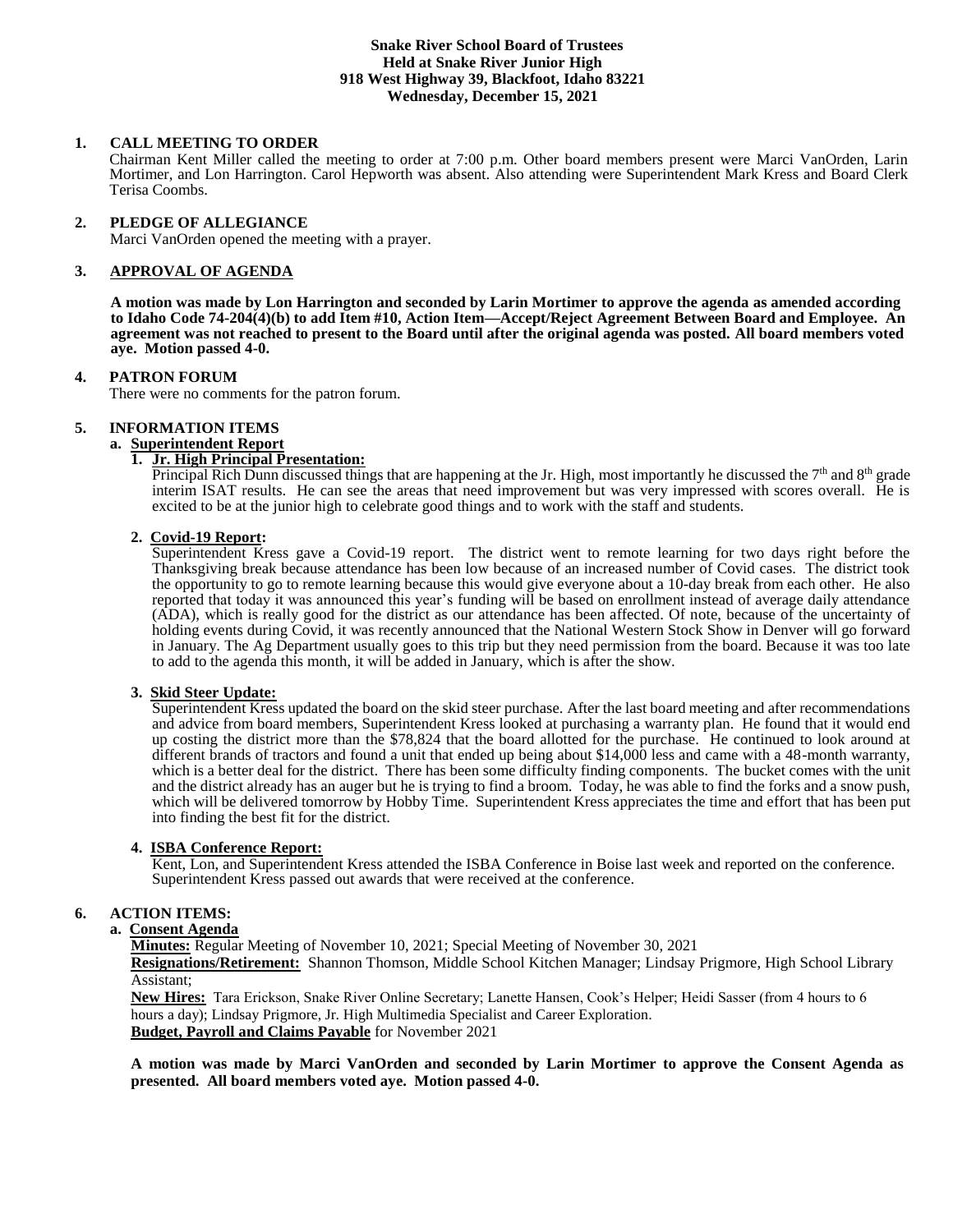**Snake River Board of Trustees Minutes December 16, 2021 (2)**

 **b. Policy Readings:** 

**Waive First Reading and Adopt:**

| <b>Policy 5120, "Equal Employment Opportunity and Non-Discrimination</b>               |
|----------------------------------------------------------------------------------------|
| Policy 5130, "Administrative Leave"                                                    |
| Policy 5470, "Leaves of Absences-Military Leave"                                       |
| <b>Policy 5480, "Leadership Premiums"</b>                                              |
| Policy 5740, "Reduction in Force"                                                      |
| Policy 5800, "Classified Employment, Assignment, and Grievance"                        |
| <b>Policy 5800P, "Classified Employee Grievance Procedure"</b>                         |
| Policy 5820, "Evaluation of Non-Certificated Staff"                                    |
| <b>Policy 5825, "Evaluation of School Bus Drivers"</b>                                 |
| Policy 5830, "Drug and Alcohol Testing for School Bus and Commercial Vehicle Drivers"  |
| Policy 5830P, "Drug and Alcohol Testing for School Bus and Commercial Vehicle Drivers" |

**A motion was made by Larin Mortimer and seconded by Lon Harrington to waive the first reading and adopt Policy 5120, "Equal Employment Opportunity and Non-Discrimination;" Policy 5130, "Administrative Leave;" Policy 5470, "Leaves of Absences- Military Leave;" Policy 5480, "Leadership Premiums;" Policy 5740, "Reduction in Force;" Policy 5800, "Classified Employment, Assignment, and Grievance;" Policy 5800P, "Classified Employee Grievance Procedure;" Policy 5820, "Evaluation of Non-Certificated Staff;" Policy 5825, "Evaluation of School Bus Drivers;" Policy 5830, "Drug and Alcohol Testing for School Bus and Commercial Vehicle Drivers;" Policy 5830P, "Drug and Alcohol Testing for School Bus and Commercial Vehicle Drivers." All board members present voted aye. Motion passed 4-0.**

**First Readings:**

**Policy 5320, "Drug- and Alcohol-Free Workplace" Policy 5320P, "Drug and Alcohol Abuse Testing Program" Policy 5410, "Family and Medical Leave" Policy 5410P, "Family and Medical Leave Procedure" Policy 5500, "Personnel Files" Policy 5500P, "Procedures for Releasing Personnel Records to Hiring Districts" Policy 5810, "Compensatory Time and Overtime for Classified Employees"**

**A motion was made by Lon Harrington and seconded by Marci VanOrden to approve the first reading of Policy 5320, "Drug- and Alcohol-Free Workplace;" Policy 5320P, "Drug and Alcohol Abuse Testing Program;" Policy 5410, "Family and Medical Leave;" Policy 5410P, "Family and Medical Leave Procedure;" Policy 5500, "Personnel Files;" Policy 5500P, "Procedures for Releasing Personnel Records to Hiring Districts;" Policy 5810, "Compensatory Time and Overtime for Classified Employees;" and adopt Policy 7310, "Advertising in Schools/ Revenue Enhancement;" and Policy 7403, "Procurements of Goods and Services for School Meal Programs." All board members present voted aye. Motion passed 4-0.**

## **7. CLOSING INFORMATION ITEMS**

**a. Outgoing Board Member Presentation:** 

Superintendent Kress expressed how grateful he is of the service Kent and Marci have given to the district. He recognized them for their dedication, support and time. They will be missed. The district is looking forward to working with new board members, who will be sworn in next month.

- **b. Upcoming Events:**
	- **1. Christmas Break will be December 22nd-January 2nd, Students return on January 3rd**
	- **2. Teacher Inservice is January 14th**
- **c. The Next Board Meeting/Annual Meeting is January 19, 2022 at 7 p.m. at the District Office.**

## **8. EXECUTIVE SESSION**

**Under Idaho Code 74-206 (1)(a) Superintendent Evaluation and under Idaho Code 33-515(5) and 74-206 (1)(b) to consider the evaluation, dismissal or disciplining of, or to hear complaints or charges brought against, a public officer, employee, staff member, Lon Harrington motioned and Marci VanOrden seconded to go into Executive Session. A roll call vote was taken: Larin Mortimer, aye; Lon Harrington, aye; Marci VanOrden, aye; Kent Miller, aye. Carol Hepworth was absent. Motion passed 4-0.** 

The board went into Executive Session at 7:58 p.m. Item 74-206(1)(b) was discussed from 7:58 p.m. until 8:58 p.m. Administrator A was present during that time. The superintendent's evaluation was discussed from 8:58 p.m. until 9:37 p.m. Administrator A and Board Clerk Terisa Coombs left executive session at 8:58 p.m.